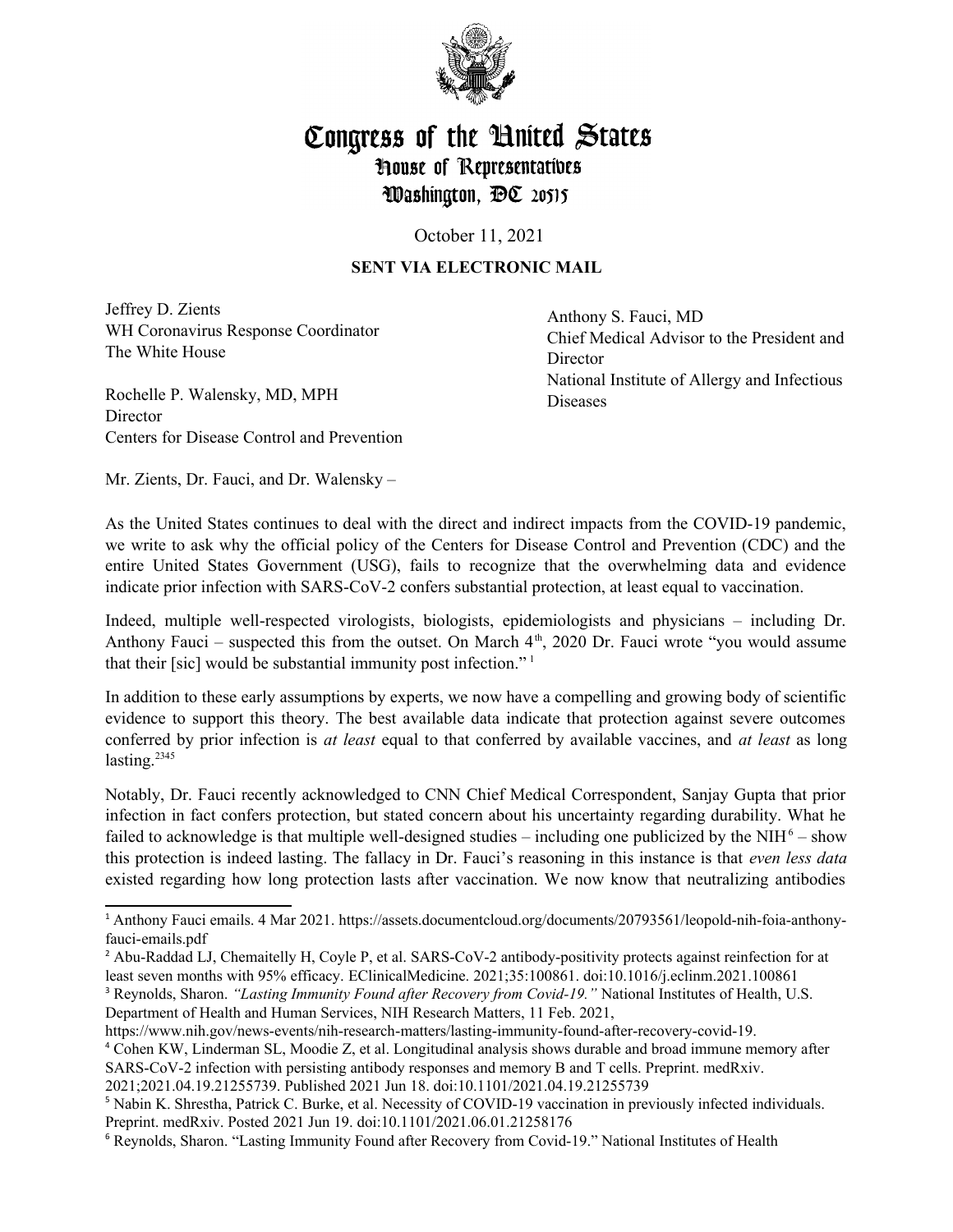decline - to some extent - over time in both vaccinated serum and convalescent serum. The data do not show that this occurs at a faster rate in convalescent serum. Despite this, universal vaccination is recommended, encouraged, and mandated while natural immunity has been all but ignored.

The implications of failing to recognize and embrace natural immunity are serious and wide-ranging.

Students are back in the classroom and the Administration recently announced its policy to proceed with a vaccine mandate for all federal employees, healthcare workers, warfighters and many private businesses in the country - with virtually no exceptions. There could not be a more important time to acknowledge what the compelling and growing evidence shows - that this protection is real, robust, and durable.

Doctors, nurses, police officers and firefighters who showed up every day during the height of fear and uncertainty about the pandemic are being forced out of their jobs by your refusal to acknowledge natural immunity. At a minimum, you owe it to these individuals to publicly recognize what the overwhelming data show.

Another quantifiable and ongoing harm caused by this failure is to children. Despite sensational media reporting to the contrary, we know COVID-19 presents low risk of severe outcomes and extremely low risk of death in children under the age of 1[7](#page-1-0).<sup>7</sup> Yet, the CDC is still recommending a full 14-day quarantine for unvaccinated students who come in contact with a classmate or teacher who tests positive for COVID-19. On the other hand, vaccinated individuals who come in contact with a person who tests positive for COVID-19 are *not* required to quarantine for *any* period of time.<sup>[8](#page-1-1)</sup> Recognizing natural immunity will result in significantly fewer missed days of school $9$  – something that is critically important and should be a top priority of this Administration.

Additionally, some data call into question whether a two-shot vaccination schedule in recovered individuals provides greater protection against severe outcomes compared to baseline. Other data show a single dose may provide enhanced "super immunity" in this population. The truth is, you don't know yet and that is okay to admit. However, given the robust evidence indicating natural immunity is *at least* equal to protection from vaccination in preventing severe outcomes, this is a serious question to answer *prior to* mandating vaccines which do not prevent transmission. Until we have more data on this population, mandating widespread vaccination raises serious bioethical concerns and violates the public health principles of *necessity, proportionality, least infringement,* and possibly *effectiveness.*

At a time of much misinformation, confusion, and distrust in institutions – being open, transparent and honest with the American people is more important than ever. We live in the information age – individuals can access high quality research data from across the globe and hear directly from leading experts. When presented with quality data, from trustworthy and respected sources, that do not align with CDC recommendations – or make common sense – people can become very skeptical of a wide range of guidance from the USG that is indeed important for public health.[10](#page-1-3) This is true now and has serious implications for the future without a course correction regarding your communication to the American people.

<span id="page-1-0"></span><sup>7</sup> Centers for Disease Control and Prevention. (n.d.). *Provisional covid-19 deaths by sex and age*. CDC. Retrieved September 25, 2021, from https://data.cdc.gov/NCHS/Provisional-COVID-19-Deaths-by-Sex-and-Age/9bhg-hcku. 8 Centers for Disease Control and Prevention. (n.d.). *Guidance for COVID-19 prevention in K-12 schools*. CDC.

<span id="page-1-1"></span>Retrieved September 26, 2021, from https://www.cdc.gov/coronavirus/2019-ncov/community/schools-childcare/k-12 guidance.html.

<span id="page-1-2"></span><sup>9</sup> Centers for Disease Control and Prevention. (n.d.). *Estimated COVID-19 Burden*. CDC. Retrieved September 26, 2021. https://www.cdc.gov/coronavirus/2019-ncov/cases-updates/burden.html

<span id="page-1-3"></span><sup>10</sup> Andersen, T. (2021, May 14). *Americans are skeptical of the CDC, Harvard poll shows - The Boston Globe*. BostonGlobe.com. Retrieved September 24, 2021, from https://www.bostonglobe.com/2021/05/13/metro/harvardstudy-americans-skeptical-cdc-amid-covid-19-pandemic/.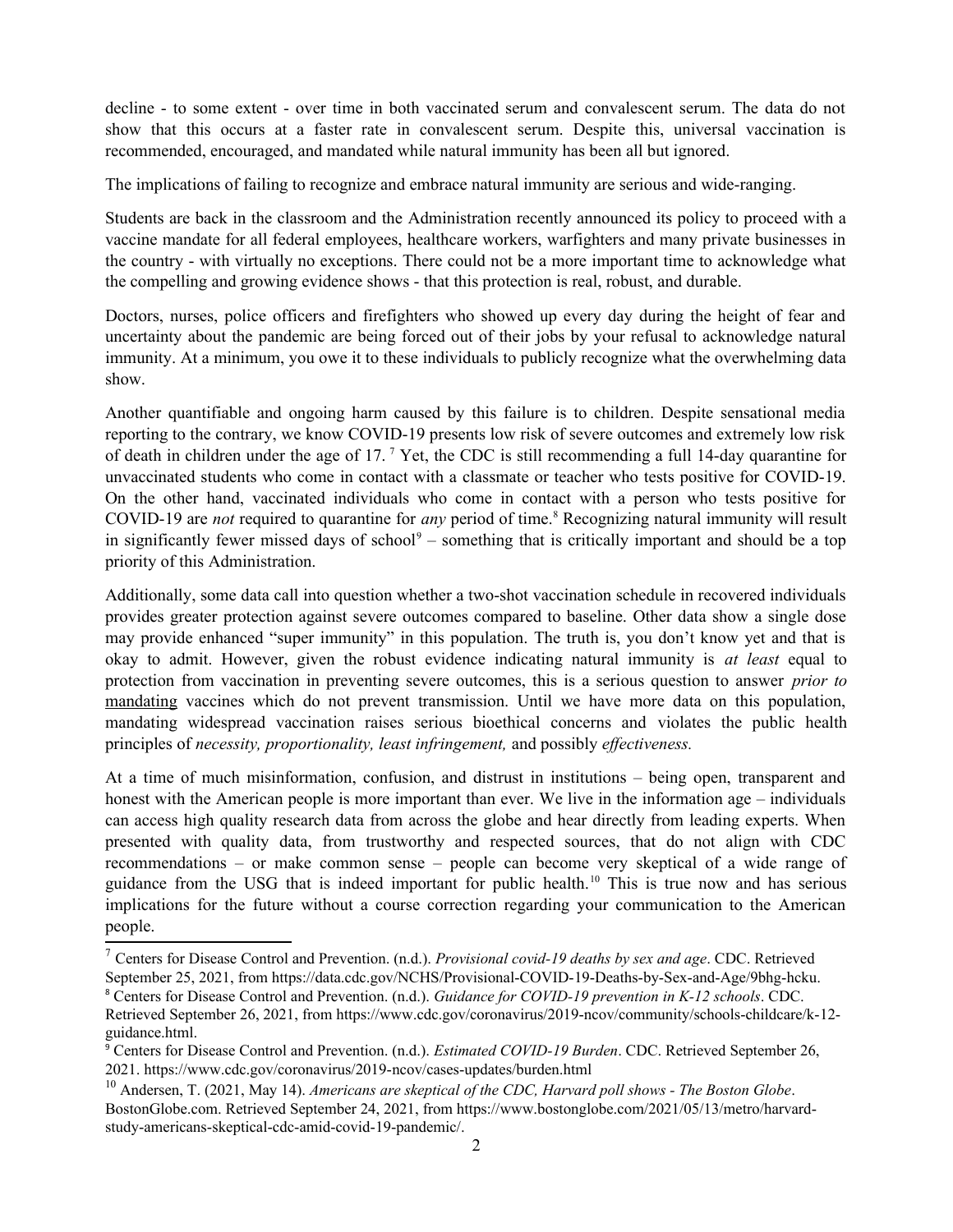Recent decisions by both the FDA and CDC political leadership to bypass recommendations of their expert advisory panels<sup>[11](#page-2-0)[12](#page-2-1)</sup>, along with the resignation of two of the most senior vaccine experts at the FDA in protest<sup>[13](#page-2-2)</sup> have undermined confidence in those most hesitant to get vaccinated. They have raised a lot more questions than they have answered and fuel conspiracy theories. Your assumptions regarding messaging and transparency appear outdated and your actions have eroded the public trust. Dismissing or enabling those who attempt to silence and ostracize credible sources that acknowledge data or raise legitimate questions is not helping. $14$ 

To be clear, we are not recommending against vaccination in *any* population. We encourage individuals to make those decisions in consultation with their healthcare provider. The available data and observed outcomes indicate that COVID-19 vaccines available in the United States confer robust protection and substantially reduce the risk of severe outcomes including death – particularly in those with no history of prior infection. It is also clear based on available data, that for the majority of adults, the risks associated with contracting COVID-19 are significantly greater than the known risks from vaccination.

It is time to accept the science. We implore you to recognize what the data show and join other developed nations<sup>[15](#page-2-4)</sup> in recognizing that prior infection confers robust protection in most individuals, just as the vaccine does. It should be treated – at a minimum – as equal to the protection conferred by vaccination for all practicable purposes including guidance, mandates, rules and recommendations. To do otherwise is to deny science and continue to enable real and ongoing harm.

We ask that you please respond to the following questions by October  $15<sup>th</sup>$ , 2021.

- 1. Based on the available evidence, do you disagree that natural immunity is at least as effective as vaccination in protecting against severe disease, hospitalization and death? If yes, please explain why.
- 2. Why has the U.S. Government not conducted any large-scale studies on natural immunity and lags behind Israel, Qatar and private research in the U.S.?
- 3. How many COVID-19 convalescent patients in the U.S. have been hospitalized with COVID-19 since January 1, 2021? How many have died?
- 4. How many fully vaccinated, infection naïve individuals in the U.S. have been hospitalized for COVID-19 since January 1, 2021? How many have died?
- 5. Did the USG consult with bioethicists regarding vaccine mandates, specifically for previously infected individuals? If so, which specific bioethicists were consulted and what was their assessment? If not, why not?

<span id="page-2-0"></span><sup>11</sup> Mandavilli, A., & Mueller, B. (2021, September 24). *C.D.C. chief Overrules Agency panel and recommends Pfizerbiontech boosters for workers at risk*. The New York Times. Retrieved September 25, 2021, from https://www.nytimes.com/2021/09/24/world/covid-boosters-vaccine-cdc-director.html.

<span id="page-2-1"></span><sup>&</sup>lt;sup>12</sup> *Vaccine timeline*. Historic Dates and Events Related to Vaccines and Immunization. (n.d.). Retrieved September 26, 2021, from https://www.immunize.org/timeline/.

<span id="page-2-2"></span><sup>13</sup> Owermohle, S. (2021, September 1). *Biden's top-down booster PLAN sparks anger at FDA*. POLITICO. Retrieved September 25, 2021, from https://www.politico.com/news/2021/08/31/biden-booster-plan-fda-508149.

<span id="page-2-3"></span><sup>14</sup> Prasad, V. (2021, September 15). *Vaccine tribalism is poisoning progress on covid science*. Medical News. Retrieved September 20, 2021, from https://www.medpagetoday.com/opinion/vinay-prasad/94526.

<span id="page-2-4"></span><sup>15</sup> Block, J. (2021, September 13). *Vaccinating people who have HAD covid-19: Why doesn't natural IMMUNITY count in the US?* The BMJ. Retrieved September 30, 2021, from https://www.bmj.com/content/374/bmj.n2101.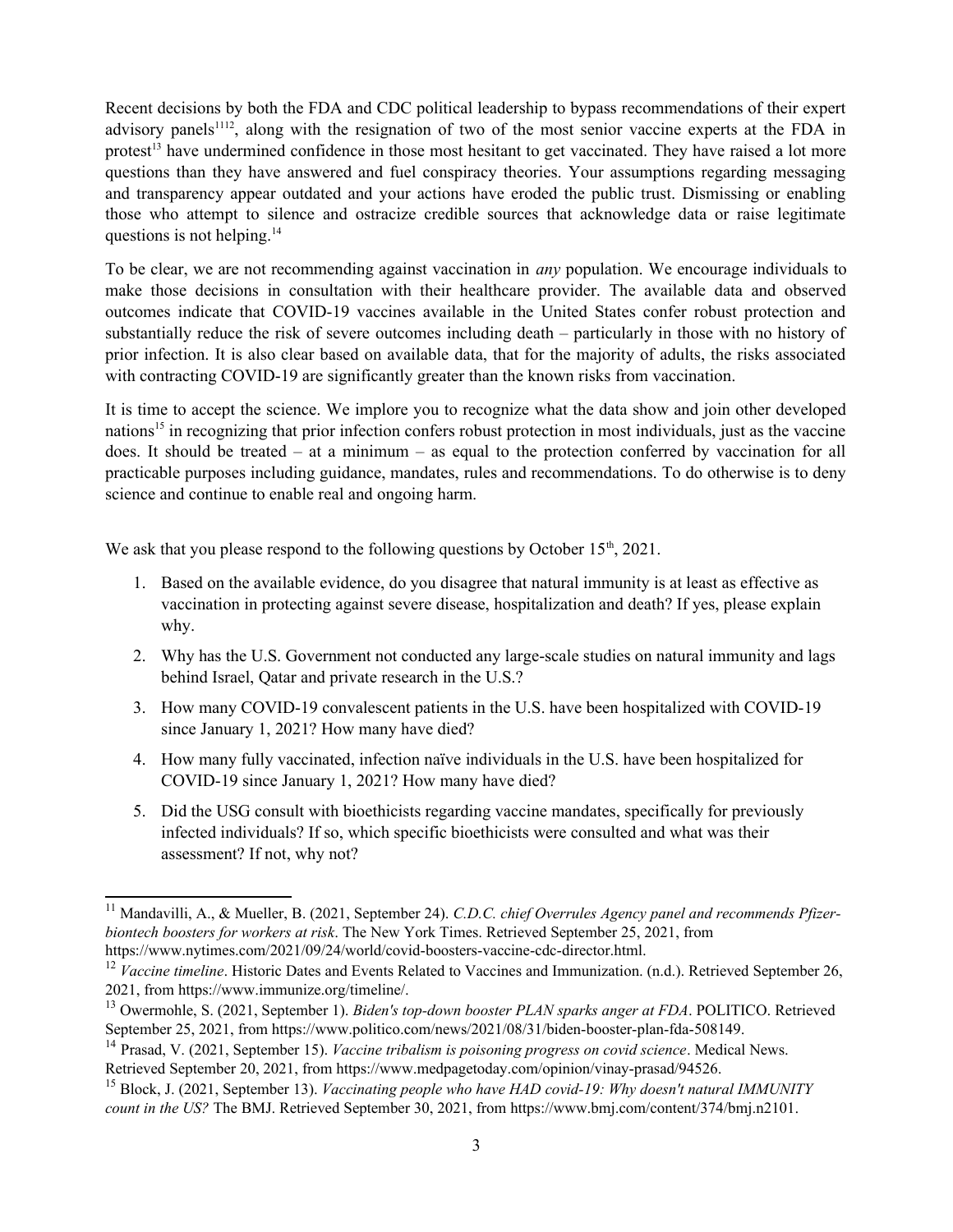This should not be a controversial issue. This should not be a political issue. We implore you to take a step towards restoring trust and faith in the Public Health system and acknowledging what the overwhelming evidence shows.

Thank you for your attention to this extremely important matter.

Sincerely,

Daniel Webster Member of Congress

au (M.D.

Andy Harris, M.D. Member of Congress

Neal P. Dunn, M.D. Member of Congress

Scott DesJarlais, M.D. Member of Congress

Ronny L. Jackson, M.D. Member of Congress

Diana Harshbarger

Diana Harshbarger Member of Congress

Brian Babin, D.D.S. Member of Congress

Bill Posey Member of Congress